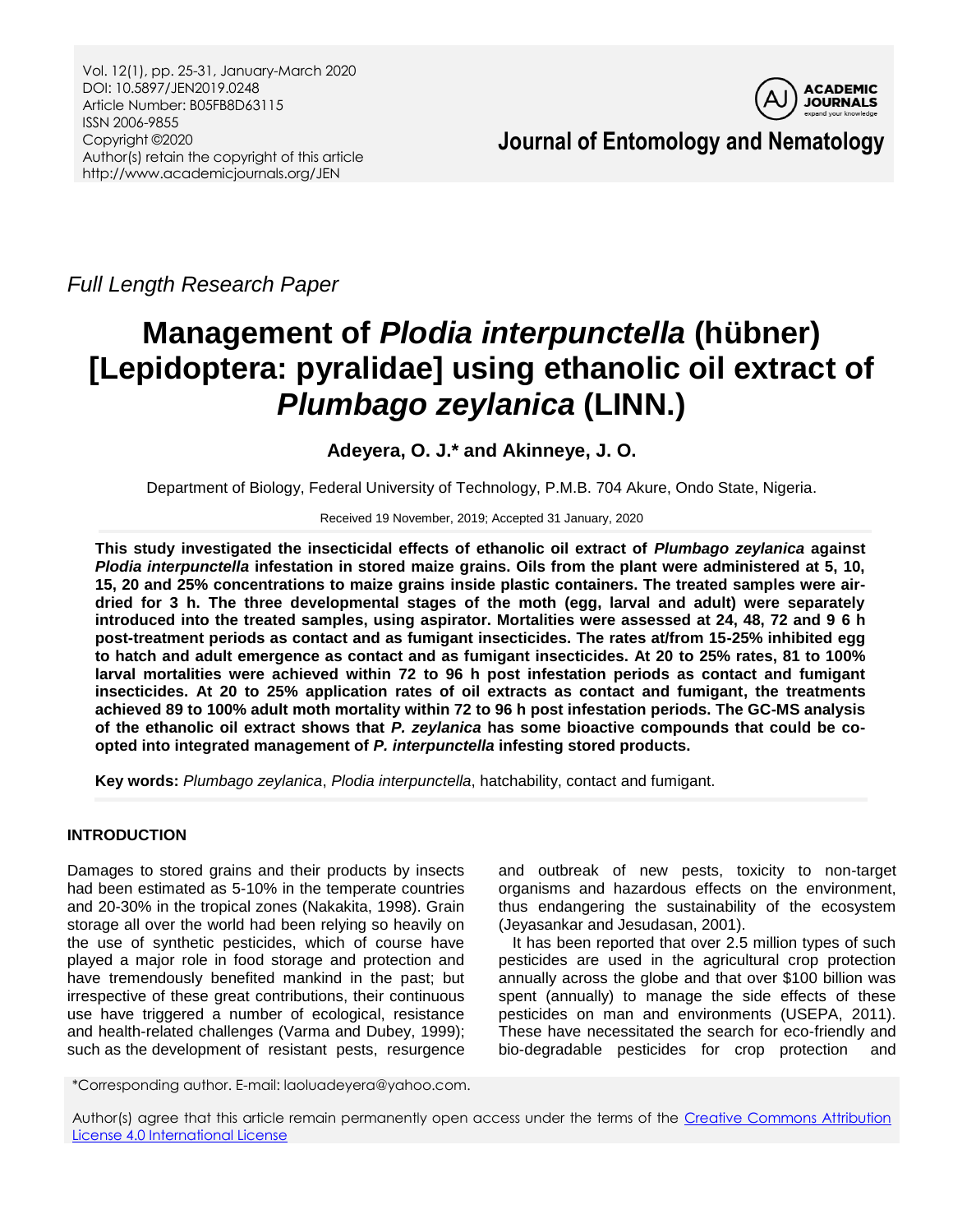management. This drive had been greatly encouraged over the last few decades (Prasad et al., 2013). It is expected that the ideal insecticide should control the target pest adequately, rapidly degradable and non-toxic to human and livestock (USEPA, 2011). The use of plantderived pesticides to make up for various shortfalls identified with synthetic pesticides had been promising over years (Parugrug and Roxas, 2008). There have been reviews on the use of plants' secondary metabolites to control the menace of pests' infestation on stored grains by several authors (Obeng-Ofori, 2007; Tan and Luo, 2011). This study is therefore sought to assess the bioactivity of the oil extract of *Plumbago zeylanica*  against the egg, larval and adult stages of the Indian meal moth, *Plodia interpunctella*.

## **MATERIALS AND METHODS**

#### **Sourcing of plant materials**

The plant *P. zeylanica* was obtained from a farm Modebiayo Camp, Via Ondo in Ondo East Local Government Area of Ondo State, Nigeria.

#### **Preparation of plant materials**

The plant *P. zeylanica* was obtained from a farm Modebiayo Camp, Via Ondo in Ondo East Local Government Area of Ondo State, Nigeria. The required quantity (1000 stands) of the plant *P. zelanica* was completely uprooted from the farm. The plants were brought to the Biological Research Laboratory of the Federal University of Technology, Akure. They were thoroughly washed with water, then the root barks were carefully removed with a sharp knife and airdried in the laboratory for 50 days, after which they were pulverized into fine powder using Binatone electric blender (Model 373). The powdery samples were further sieved to pass through 1 mm 2 perforations to obtain labeled samples of fine powders which were kept in separate airtight plastic containers and stored at ambient temperature of  $28+2$ °C and  $75 + 5$ % relative humidity pending use (AOCS, 2001).

## **Extraction of the plant oil**

Two hundred grams of the pulverized plant materials were poured into a muslin cloth of dimension 50 x 50 cm and then transferred into the thimble and extracted with ethanol in a soxhlet apparatus model 77-520 (Hospital Equipment Manufacturing Co. Limited, India). The extraction was carried out for 3-4 h. It was terminated when the solvent in the thimble became clear. Then the thimble was removed from the unit and the solvent recovered by distilling in the soxhlet extractor. The Rotary evaporator was used to separate the solvent from the oil after collection of the resulting extracts from the soxhlet, after which the oil was exposed to air so that traces of the volatile solvent evaporates, leaving the oil extract. The resulting oil was kept in glass bottles and stored at 4°C until required for use (Adegbe et al., 2016).

#### **Insect culture**

The maize grains were bought at the Isikan market, Akure, Ondo

State, Nigeria. The grains were winnowed and handpicked to remove contaminants and damaged ones. The sorted grains were disinfected in the oven at 600C for 4hours and allowed to cool on the open laboratory bench for 5-6 hours so as to acclimatize them to the laboratory environmental condition of 28+2°C temperature and 75+5% relative humidity. 500 g of the grains was weighed into two Kilner jars (1 L each). Ten newly emerged adults (5 male and 5 female) species of *P.* interpunctella were introduced into each of the jars. The jars were kept in the culturing chamber until the F1 generation emerged (Akinneye et al., 2006).

#### **Insect bioassay**

#### *Contact toxicity of the oil extract on egg, larval and adult stages of P. interpunctella*

Twenty freshly laid eggs (0-24 h old) were placed on 20g of the grains treated with 0% oil (control). The process was repeated using 5, 10, 15, 20, and 25% of oil extracts of the plant. The treated and the control (untreated) were replicated three times. Daily observations were made to determine the percentage of hatchability and later adult emergence after 40 days. The oil extract from the plant was separately admixed with maize grains at the earlier stated concentrations per 20g of maize grains in a plastic container (8cm diameter and 4cm depth). Ten third instar larvae were introduced into each of the treated and untreated grain samples and were replicated three times. Larvae mortalities were determined after 24, 48, 72 and 96 hours post treatment. The experiments were serially arranged and kept inside a breeding wire mesh cage measuring (75  $\times$  50  $\times$  60 cm) Katunku et al., 2014).

#### *Fumigant toxicity of the oil extracts on egg, larval and adult stages of P. interpunctella*

Twenty freshly laid eggs (0-24 h old) were placed on 20 g of grains inside plastic containers (8 cm diameter and 4 cm depth) laid with folded filters treated with 0 (control), 5, 10, 15, 20 and 25% of oil extracts of the plant. The treatments were all in triplicate. Daily observations were made to determine the percentage hatchability and later, adult emergence after 40 days. The same experiment was repeated for larval and adult stages of *P. interpunctella* and mortalities were determined after 24, 48, 72 and 96 hours post treatment (Longe, 2004).

#### *GC-MS analysis of P. zeylanica oil extract*

Gas chromatography coupled with mass spectrometry (GC-MS) analysis was used to reveal the profile of compounds contained in the oil extract of *P. zelanica*. One microlitre of the oil extract samples were analyzed using Agilent Technologies. The GC oven temperature was set at 80ºC for 2 min. The temperature increased steadily at 6°C per min to 240ºC and was held for 6 min. The running time for each sample was 36 min. The peak of each chemical compound was expressed based on its retention time and balance (Kadhim and AL-Shammaa, 2014).

#### **Method of data analysis**

Data collected were subjected to one-way analysis of variance (ANOVA) using SPSS version 23.0, means were separated using Turkey test.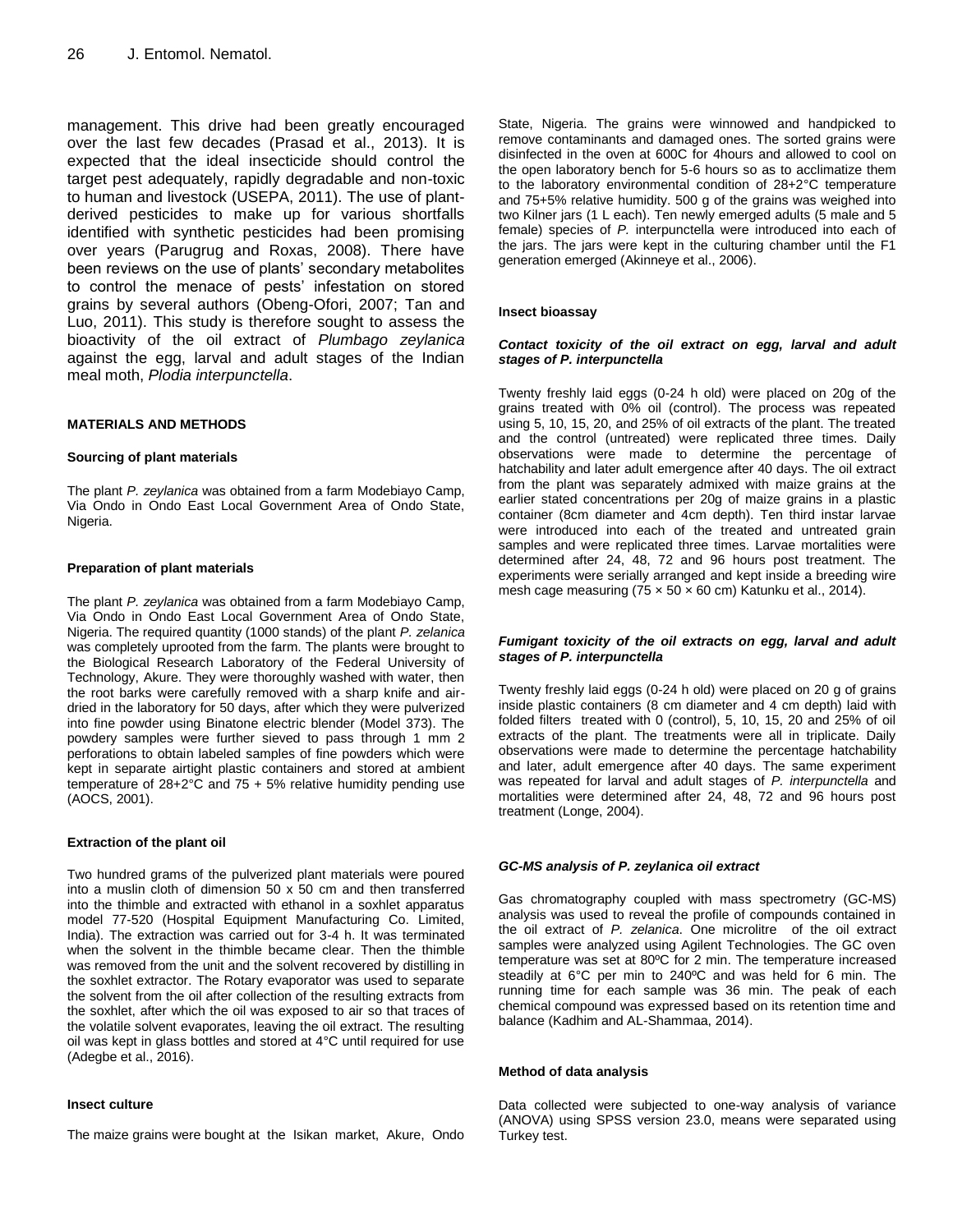| Concentration (%) | Egg hatchability (%) | Adult emergence (%)     |
|-------------------|----------------------|-------------------------|
| 5.0               | $16.67 \pm 1.67^b$   | $6.67 \pm 1.67^b$       |
| 10.0              | $13.33 \pm 1.67^b$   | $0.00 \pm 0.00^a$       |
| 15.0              | $0.00 \pm 0.00^a$    | $0.00 \pm 0.00^a$       |
| 20.0              | $0.00 \pm 0.00^a$    | $0.00 \pm 0.00^a$       |
| 25.0              | $0.00 \pm 0.00^a$    | $0.00 \pm 0.00^a$       |
| Solvent           | 86.67±1.67°          | 73.33±1.67 <sup>c</sup> |

**Table 1.** Contact toxicity of root bark oil of *P. zeylanica* to eggs of *P. interpunctella.*

Means followed by the same letter(s) within the column are not significantly different (P˂0.05) using Tukey's Test.

**Table 2.** Contact toxicity of root bark oil of *P. zeylanica* to larvae of *P. interpunctella.*

| Concentration (%) | 24 h                                            | 48 h                           | 72 h                                            | 96 h                           |
|-------------------|-------------------------------------------------|--------------------------------|-------------------------------------------------|--------------------------------|
| 5.0               | $16.93 \pm 1.55^{\circ}$                        | $37.81 \pm 3.90^{\circ}$       | $47.09 \pm 4.65^{\circ}$                        | $54.48 \pm 2.34^c$             |
| 10.0              | $25.44 \pm 0.44$ <sup>bc</sup>                  | $44.91 \pm 2.46$ <sup>bc</sup> | 61.42 $\pm$ 0.93 <sup>bc</sup>                  | $70.96 \pm 1.27$ <sup>d</sup>  |
| 15.0              | $23.60 \pm 4.16$ <sup>bc</sup>                  | 56.84 $\pm$ 2.19 <sup>cd</sup> | $75.40 \pm 3.50^{\circ}$                        | 88.99±3.29 <sup>e</sup>        |
| 20.0              | $30.44 \pm 2.52^{\circ}$                        | $68.95 \pm 3.08$ <sup>de</sup> | 94.91 $\pm$ 2.89 <sup><math>\sigma</math></sup> | $100.00 \pm 0.00$ <sup>t</sup> |
| 25.0              | 44.12 $\pm$ 2.17 <sup><math>\sigma</math></sup> | $79.39 \pm 2.67$ <sup>e</sup>  | $98.25 \pm 1.75^{\circ}$                        | $100.00 \pm 0.00$ <sup>t</sup> |
| Control           | $0.00 \pm 0.00^a$                               | $0.00 \pm 0.00^a$              | $0.00 \pm 0.00^a$                               | $0.00 \pm 0.00^a$              |
| Solvent           | $3.42 + 2.71$ <sup>a</sup>                      | $6.93 \pm 1.80$ <sup>a</sup>   | $8.51 \pm 4.45$ <sup>a</sup>                    | $9.06 \pm 1.76$ <sup>b</sup>   |

Means followed by the same letter(s) within the column are not significantly different ( $P < 0.05$ ) using Tukey's Test.

# **RESULTS**

## **Identification of bio-active compounds in** *P. zeylanica* **by GC-MS**

The results pertaining to GC-MS analysis as shown in Figure 1 led to the identification of number of compounds from the ethanolic extract of *P. zeylanica* plant. The percentage abundance of each of compound is revealed in Table 7 hexadecanoic acid. methyl ester, methyl 10 trans, 12-cis –octadecadienoate, Cis-13-Octadecenoic acid, methyl ethyl esther, methyl stearate, (E) octadecenoic acid, ethyl ester, Cis- mrthyl 11 eicosenoate, and Bis(2- ethylhexyl) phthalate are the most abundant compounds.

# **Contact toxicity of** *P. zeylanica* **root bark oil on the developmental stages of** *P. interpunctella*

The use of the oil extract of *P. zeylanica* in the management of the developmental stages of *P. interpunctella* as contact insecticide yielded positive results. Table 1 shows a progressive reduction in percentage of egg hatchability and adult emergence of the pest. It can be seen that hatchability had been reduced to 0% at 15% oil concentration. Adult emergence also ceases as from 10% concentration. Table 2 reveals the contact effects of the oil extract on the larval stage of pest. The rate of effectiveness increased along the upward concentration gradient. 100% larval mortality was achieved at 20% concentration after 96hrs exposure. Table 3 also showed that 96hrs of contact exposure of the pest to 20%concentration of the botanical achieved 100% adult mortality.

# *Fumigant toxicity of P. zeylanica root bark oil on the developmental stages of P. interpunctella*

The fumigant effects of the oil extract on *P. interpunctella* yielded a similar result to that of contact. Table 4 shows that both the egg hatchability and adult emergence of the pest were completely stopped (0%) at 15% concentration. Tables 5 and 6, reveal that 100% larval and adult mortalities werenot achieved until the concentration was increased to 25% after 96 h exposure. A concentration of 20% yielded the same result when used as contact control.

# **DISCUSSION**

Food security for the increasing world population, most especially in the countries where pest control management is not of major concern had been and still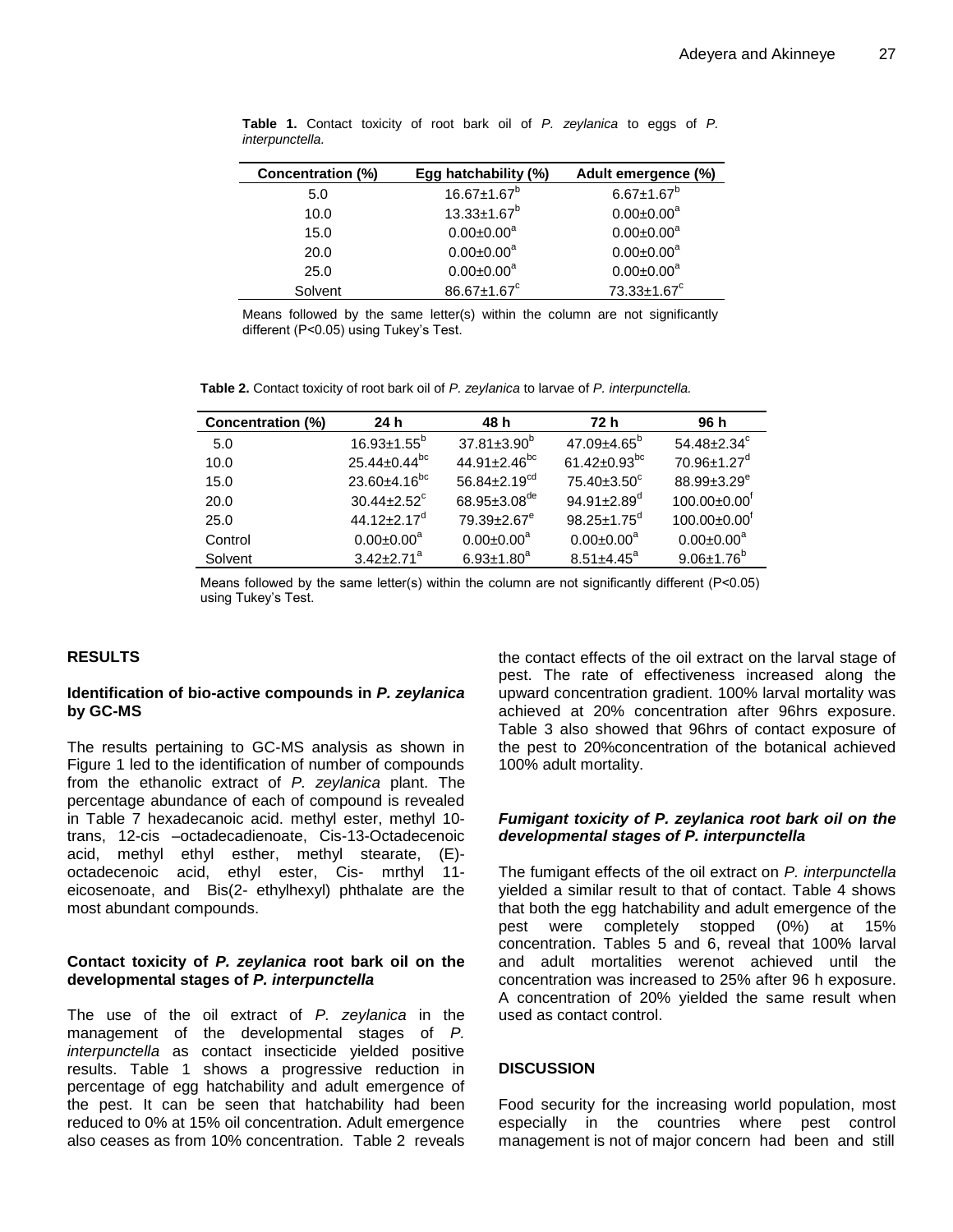| Concentration (%) | 24 h                           | 48 h                           | 72 h                           | 96 h                           |
|-------------------|--------------------------------|--------------------------------|--------------------------------|--------------------------------|
| 5.0               | $10.00 \pm 0.00^a$             | $32.33 \pm 1.11^{\circ}$       | $59.26 \pm 3.70^{\circ}$       | $74.07 \pm 3.70^b$             |
| 10.0              | $26.67 \pm 3.33^b$             | $57.41 \pm 4.90$ <sup>c</sup>  | $77.78 \pm 6.42$ <sup>c</sup>  | $88.89 \pm 6.42$ <sup>bc</sup> |
| 15.0              | $33.33 \pm 3.33$ <sup>bc</sup> | $74.81 \pm 4.12$ <sup>cd</sup> | 96.30 $\pm$ 3.70 <sup>d</sup>  | $96.30 \pm 3.70^{\circ}$       |
| 20.0              | 46.67 $\pm$ 3.33 $^{cd}$       | 89.26 $\pm$ 6.43 <sup>d</sup>  | $96.30 \pm 3.70^{\circ}$       | $100.00 \pm 0.00^{\circ}$      |
| 25.0              | $50.00 \pm 5.77$ <sup>d</sup>  | $92.59 \pm 3.70^{\circ}$       | $100.00 \pm 0.00$ <sup>d</sup> | $100.00 \pm 0.00^{\circ}$      |
| Solvent           | $3.33 \pm 3.33^a$              | $2.96 \pm 9.10^a$              | $7.41 \pm 3.70^a$              | $7.41 \pm 3.70^a$              |
| Control           | $0.00 \pm 0.00^a$              | $0.00 \pm 0.00^a$              | $0.00 \pm 0.00^a$              | $0.00 \pm 0.00^a$              |

**Table 3. C**ontact toxicity of root bark oil of *P. zeylanica* to adults of *P interpunctella.*

Means followed by the same letter(s) within the column are not significantly different (P˂0.05) using Tukey's Test.

| Concentration (%) | Egg hatchability (%)          | Adult emergence (%)          |
|-------------------|-------------------------------|------------------------------|
| 5.0               | $36.67 \pm 1.67^b$            | $13.33 \pm 1.67^b$           |
| 10.0              | $23.33 \pm 1.67$ <sup>c</sup> | $1.67 \pm 1.67$ <sup>b</sup> |
| 15.0              | $6.67 \pm 1.67$ <sup>d</sup>  | $0.00 \pm 0.00^b$            |
| 20.0              | $0.00 \pm 0.00$ <sup>d</sup>  | $0.00 \pm 0.00^b$            |
| 25.0              | $0.00 \pm 0.00$ <sup>d</sup>  | $0.00 \pm 0.00^b$            |
| Solvent           | 78.33±1.67 <sup>a</sup>       | 63.33 $\pm$ 1.67 $^{a}$      |
| Control           | 85.00±2.89 <sup>a</sup>       | $55.00 \pm 15.33^a$          |

**Table 4.** Fumigant toxicity of root bark oil of *P. zeylanica* to eggs of *P. interpunctella.*

Means followed by the same letter(s) within the column are not significantly different (P˂0.05) using Tukey's Test.

| Table 5. Fumigant toxicity of root bark oil of P. zeylanica to larvae of P. interpunctella. |  |  |  |
|---------------------------------------------------------------------------------------------|--|--|--|
|                                                                                             |  |  |  |

| Concentration (%) | 24 h                           | 48 h                           | 72 h                          | 96 h                          |
|-------------------|--------------------------------|--------------------------------|-------------------------------|-------------------------------|
| 5.0               | $13.77 \pm 1.64^b$             | $31.64 \pm 0.96^{\circ}$       | $40.06 \pm 2.27^b$            | $49.12 \pm 0.88$ <sup>b</sup> |
| 10.0              | $20.70 \pm 0.35$ <sup>bc</sup> | $43.75 \pm 2.53$ <sup>bc</sup> | $56.34 \pm 3.30^{\circ}$      | $67.25 \pm 3.26$ <sup>c</sup> |
| 15.0              | $24.12 \pm 1.58$ <sup>bc</sup> | $47.46 \pm 1.44$ <sup>cd</sup> | $65.50 \pm 1.17^c$            | $80.02 \pm 1.69$ <sup>d</sup> |
| 20.0              | $30.96 \pm 2.53$ <sup>cd</sup> | 59.67 $\pm$ 0.94 <sup>d</sup>  | $81.77 \pm 2.01$ <sup>d</sup> | $87.33 \pm 1.56$ <sup>d</sup> |
| 25.0              | $37.98 \pm 2.13$ <sup>d</sup>  | $75.48 \pm 4.41$ <sup>e</sup>  | 92.79 $\pm$ 3.61 <sup>d</sup> | $100.00 \pm 0.00^e$           |
| Solvent           | $1.58 + 4.48^a$                | $6.75 \pm 4.39$ <sup>a</sup>   | 5.36 $\pm$ 3.04 $^{a}$        | $1.67 \pm 1.67$ <sup>a</sup>  |
| Control           | $0.00 \pm 0.00^a$              | $0.00 \pm 0.00^a$              | $0.00 \pm 0.00^a$             | $0.00 \pm 0.00^a$             |

Means followed by the same letter(s) within the column are not significantly different (P<0.05) using Tukey's Test.

being significantly challenged over the years (Olotuah, 2014). This calls for effective grain storage and safe pest management methodologies. Grain storage across the globe had been relying so heavily on the use of synthetic pesticides against insect infestation, the use of which has triggered a number of ecological, health-related and pest resistance problems (Varma and Derbey, 1999). Works on organic pesticides to overcome the challenges associated with synthetic pesticides had been yielding positive results. Several botanical products have been

discovered as potent, in the control of storage pest infestation (Ofuya and Dawodu, 2002; Adedire and Ajayi, 2003; Tan and Luo, 2011). Akinyemi et al. (2005) also reported on the effectiveness of the use of plant extracts in the management of stored products insects and described the approach as an ancient practice. The result of this study shows that the oil extracts of various compositions from *P. zeylanica* is toxic to egg, larval and adult stages of *P. interpunctella* in stored products, most especially maize grains. This is in agreement with the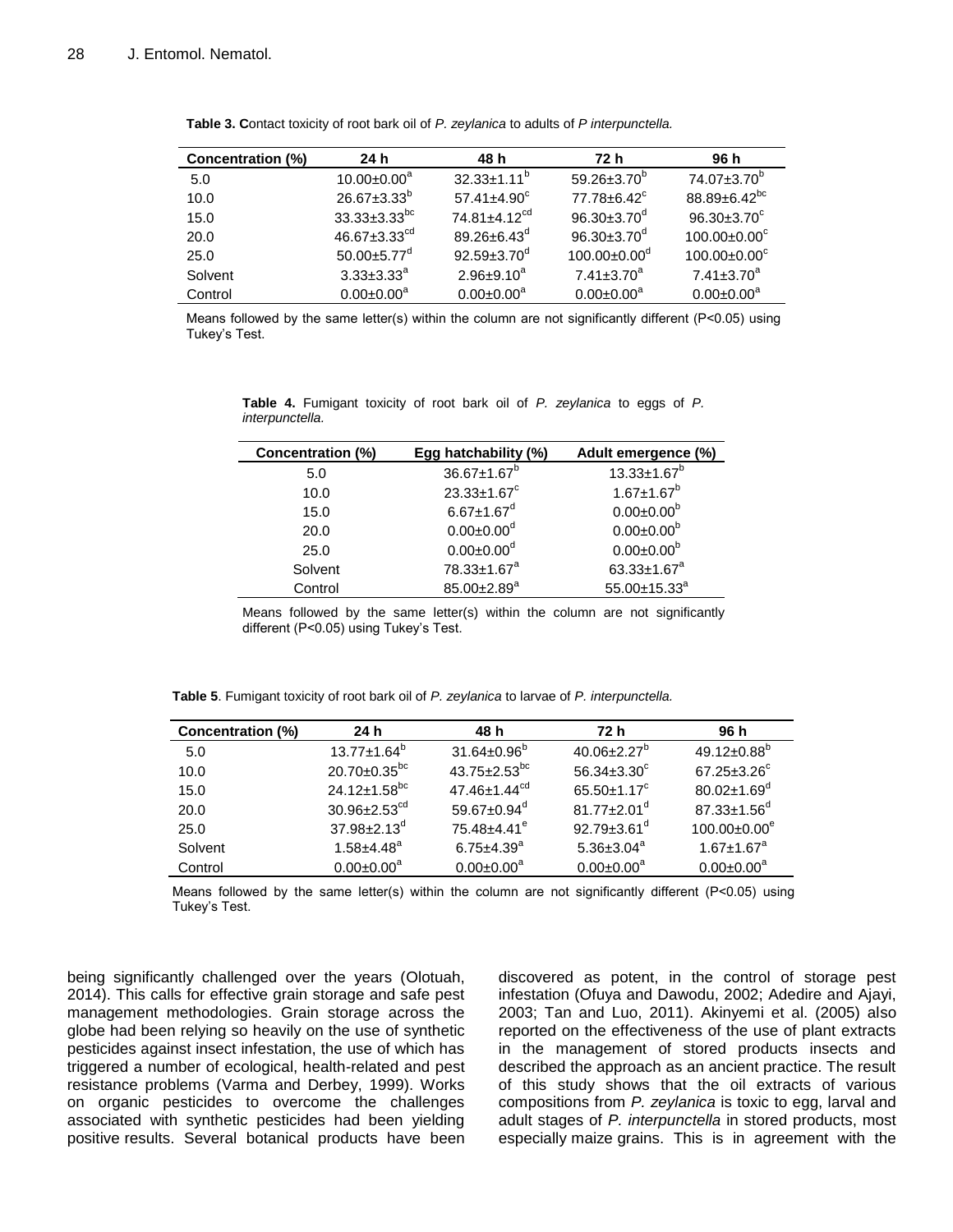| Concentration (%) | 24 h                           | 48 h                           | 72 h                           | 96 h                           |
|-------------------|--------------------------------|--------------------------------|--------------------------------|--------------------------------|
| 5.0               | $6.67 \pm 3.33^{ab}$           | $24.81 \pm 2.59^{\circ}$       | $42.96 \pm 1.48$ <sup>b</sup>  | $64.44 \pm 2.22^b$             |
| 10.0              | $20.00 \pm 0.00^{bc}$          | $50.00 \pm 3.21$ <sup>c</sup>  | $71.48 \pm 3.29$ <sup>c</sup>  | $82.22 \pm 3.39$ <sup>c</sup>  |
| 15.0              | $26.67 \pm 3.33$ <sup>cd</sup> | $60.74 \pm 3.23$ <sup>cd</sup> | $82.22 \pm 3.39$ <sup>cd</sup> | 85.56±3.90 <sup>cd</sup>       |
| 20.0              | $36.67 \pm 3.33$ <sup>de</sup> | 68.15 $\pm$ 5.19 $^{\circ}$    | 89.63 $\pm$ 5.79 <sup>de</sup> | $96.67 \pm 3.33$ <sup>de</sup> |
| 25.0              | $43.33 \pm 3.33^e$             | $85.56 \pm 3.90^e$             | $100.00 \pm 0.00^e$            | $100.00 \pm 0.00^e$            |
| Solvent           | $3.33 \pm 3.33^{\circ}$        | $3.33 \pm 3.33^{\circ}$        | $3.33 \pm 3.33a$               | $3.33 \pm 3.33^{\circ}$        |
| Control           | $0.00 \pm 0.00^a$              | $0.00 \pm 0.00^a$              | $0.00 \pm 0.00^a$              | $0.00 \pm 0.00^a$              |

**Table 6.** Fumigant toxicity of root bark of *P. zeylanica* to adults of *P. interpunctella.*

Means followed by the same letter(s) within the column are not significantly different (P<0.05) using Tukey's Test.

**Table 7.** Compounds with highest percentage abundance in oil extract of *P. zeylinica*

|     | SN Name of compounds                              | <b>Percentage of total</b> | <b>Retention time (Min.)</b> | <b>CAS No</b> |
|-----|---------------------------------------------------|----------------------------|------------------------------|---------------|
| 001 | Hexadecanoic acid. Methyl ester                   | 16.294                     | 16.830                       | 000112-39-0   |
|     | 002 Methyl 10- trans, 12- cis - octadecadienoate  | 4.341                      | 18.918                       | 1000336-44-2  |
|     | 003 Cis-13-Octadecenoic acid, Methyl ethyl esther | 3.484                      | 19.028                       | 1000333-58-36 |
|     | 004 Methyl stearate                               | 3.813                      | 19.283                       | 000112-61-8   |
|     | 005 (E)- Octadecenoic acid, ethyl ester           | 4.422                      | 19.758                       | 00611-18-7    |
|     | 006 Cis- Mrthyl 11- eicosenoate                   | 4.389                      | 21.260                       | 002390-09-2   |
| 007 | Bis(2- ethylhexyl) phthalate                      | 3.257                      | 24.324                       | 000117-81-7   |

## Abundance



Time-->

**Figure 1.** Chromatogram of ethanolic oil extract of *Plumbago zeylanica* root bark.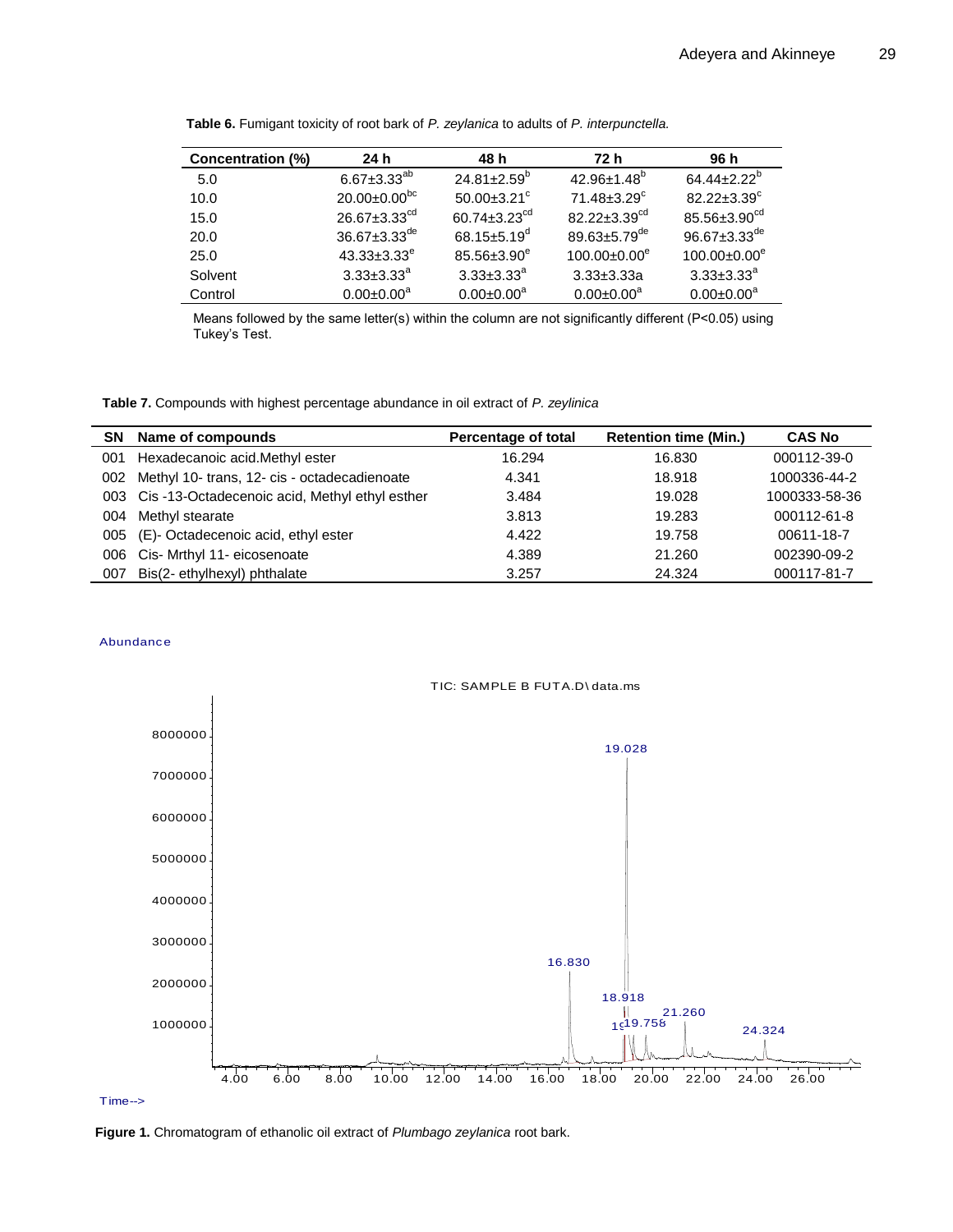findings of Akinneye et al. (2006) that revealed the efficacy of root bark, stem bark and leaf powders of *Cleithopholis patens* at varied compositions both as contact and fumigant insecticides in the control of egg and adult emergence stages of some Coleopteran and Lepidopteran storage pests. This result showed a significant contact effect as compared with the fumigant effects of the oil extracts on the pest. A concentration of 15% of the ethanolic oil extract achieved 0% egg hatchability, which is significantly different ( $P < 0.05$ ) from the result obtained under fumigant control. The hatchability was not completely prevented until the concentration was increased to 20%. 100% larval and adult mortalities were achieved at concentration 20% after 96 hours exposures when used as contact insecticides. The concentration had to be increased by 25% before the same result could be achieved under the fumigant methodology. The inability of the eggs to hatch may be because such botanicals have a way of inhibiting gaseous exchange between the eggs and their external environment (Akinneye, 2003). The relatively high mortality rate recorded as a result of the use of *P. zeylanica* to the pest may be attributed to the chemical composition of the plant, just as reported by Ketunku et al. (2013) that Saponin found in *E. aromatica* affected the respiratory system of certain storage insects thereby prevented their spread. It may also be attributed to the odour or characteristic bitterness associated with the root bark of the plant. This corroborates the findings of Lale and Abdurahman (1990) that mortality of storage insects could be associated with the pungent odour produced by plant powders against them. The finding is also in line with the report of Akinneye (2003) that *C. paten* inhibits egg hatchability and development of adult stages of *Ephestia cautella*. Ashamo and Ogungbite (2014) also discovered that *E. aromatica* prevented the emergence of some adult storage moths even at a concentration 2%. This result is also in agreement with the work of Adedire and Lajide (2001); and Longe (2004) that *E. aromatica*  powder has significant contact and fumigant actions on *Calosobruchus maculatus*. The progressive reduction in percentage adult emergence with increasing concentration and exposure period could suggest the death of the pests at larval stage due to their inability to fully cast off their exoskeleton which remains a link to the posterior parts of their abdomen just as reported by Oigiangbe et al. (2010). Furthermore, the larvicidal activities obtained in this study are also in agreement with the reports of Sosan et al. (2001) that larvicidal activities of essential oils of *Ocinum gratissium*, *Cymbopogon citratus* and *Ageratum conyzoides* against *Aedes aegypti*, achieving 100% mortality at concentrations of 120, 200, and 300 ppm respectively. Das et al. (2007) reported that the  $LC_{90}$  values of methanol and ethanol extract from *Aristolochia saccata* roots, *Annona squamosa* leaves and *Gymnopetelus cochinnensis* fruits' pericarp against *Aedes albopictus* and *Curlex* 

*quinquefasciatus* larvae ranged from 31.80-155 ppm. The potency of the ethanolic oil extract of *P. zeylinica* against the different stages of *P. interpuntella* can be attributed to the abundance of esters/fatty acids in its biochemical breakdown. The potency of botanical fatty acids have been extensively research for more than three decades (Su, 1976; Su et al., 1972; Messina and Renwick 1983; Abdallah et al., 1986) reported the insecticides potency against weevil species.

# **Conclusion**

This study revealed the positive contact and fumigant effects of *P. zeylanica* oil extract on the *P. interpunctella* across the concentration gradient and exposure period. It was more effective when used as contact compared with fumigant control. The findings suggest that the botanical product could serve as an alternative to synthetic chemicals being used against *P. interpunctella* infestation.

# **ACKNOWLEDGEMENT**

The authors hereby acknowledged the contributions of Prof (Mrs.) O. O Odeyemi, Dr. O. J Afolabi, Dr. Bamidele, Mr. C. C Olise and the entire staff of Biology Department, Federal University of Technology Akure.

# **CONFLICT OF INTERESTS**

The authors have not declared any conflict of interests.

# **REFERENCES**

- Abdallah MD, Kandil MA, Farag AA (1986). Bioactivity of plant extracts against Sitophilus granaries (L.) and Tribolium castaneum. Bulletin of the Entomology Society of Egyptian Economic Series 15:199-205.
- Adedire CO, Ajayi, OE (2003). Potentials of Sandbox. Hura crepitance (L.) Seed Oil for Protection of Cowpea Seeds from Callosobruchus maculatus (F.) (Coleoptera: Bruchidae) Infestation. Journal of Plan Diseases and Protection 110(6):602-610.
- Adedire CO, Lajide I (2001). Efficacy of Powders of Some Plants in the Control of the Pulse Beetle, Callosobruchus maculatus (F.) (Coleoptera: Bruchidae). Journal of Applied Tropical Agriculture 6:11- 15.
- Adegbe AA, Larayetan RA, Omojuwa TJ (2016). Proximate Analysis, Physicochemical Properties and Chemical Constituents Characterization of Moringa Oleifera (Moringaceae) Seed Oil Using GC-MS Analysis. American Journal of Chemistry 6(2):23-28.
- Akinneye JO (2003). Biology and Control of Yam Moth Euzophroides vapidella (Mann) (Lepidoptera: Pyralidae). Federal University of Technology, Akure Masters of Technology Thesis.
- Akinneye JO, Adedire CO, Arannilewa ST (2006). Potential of Cleithopholis patens Elliot as a Maize Protectant against the Stored Product Moth, Plodia interpunctella (Hübner) (Lepidoptera:Pyralidea). African Journal of Biotecnology 5(25):2510-2515.
- Akinyemi KO, Mendie VE, Smith ST, Oyefolu AO, Coker AO (2005). Screening of Some Medicinal Plants used in Southwest Nigerian Traditional Medicine for Anti *Samonella typhi* activities. Journal of